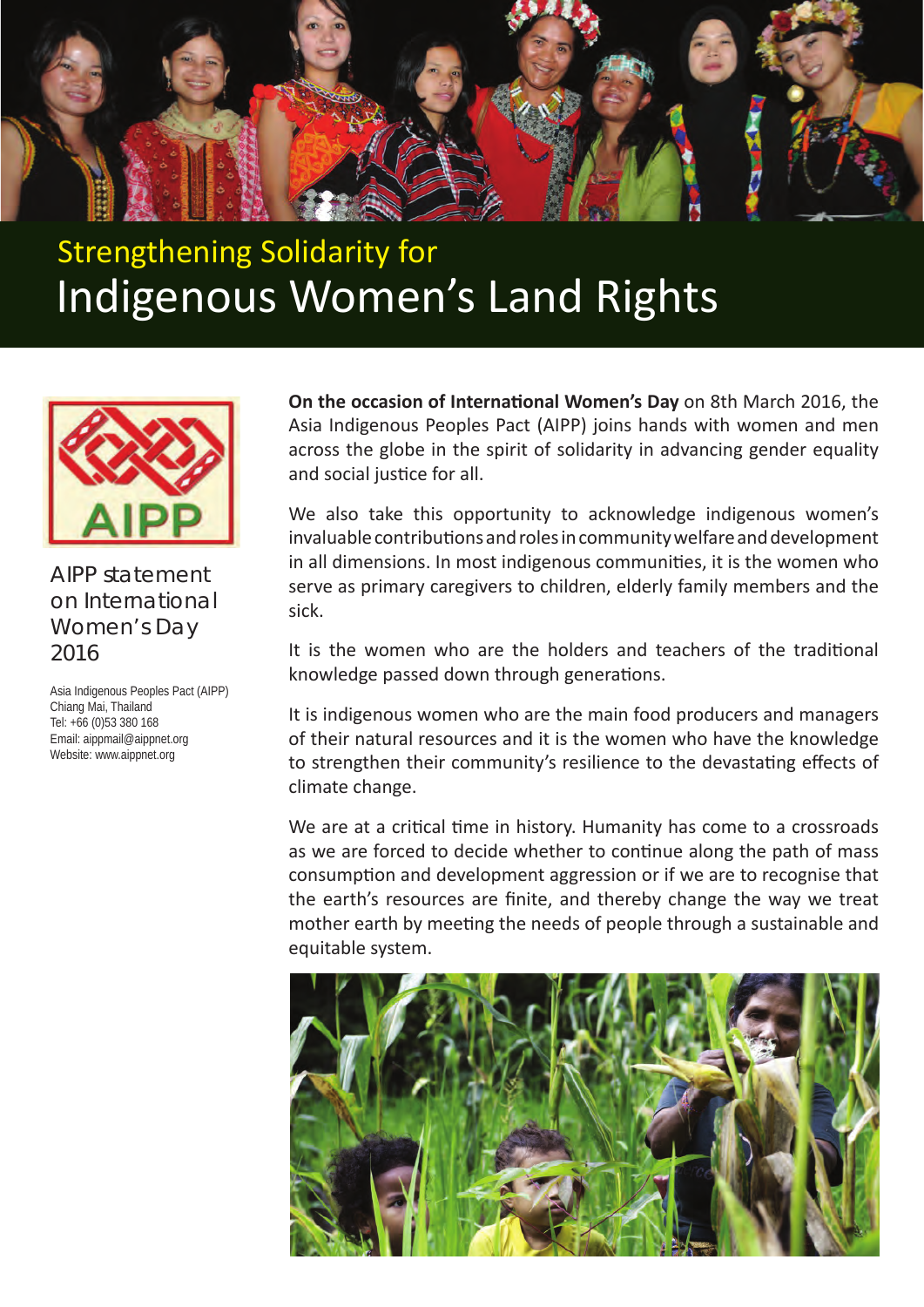

Indigenous peoples have long been practicing sustainable resource management systems, which have (up until now) protected our ecosystems, and of which indigenous women have played a critical role.

Indigenous Peoples territories are among the richest in biodiversity, yet their collective rights over these lands, territories and resources, along with their resource management systems and sustainable livelihoods, are neither legally recognized nor protected.

Relentless resource extraction and land grabbing continue to marginalize Indigenous Peoples, severely undermining their capacity to make significant contributions in combatting climate change and achieving sustainable development. Our future lies in the recognition of the rights of Indigenous Peoples and local communities as custodians of our planet and our goal is to secure all indigenous and community land rights everywhere through the current Global Call to Action<sup>1</sup>.

This goal, and the corresponding target of doubling the global area of land legally recognised as owned or controlled by Indigenous Peoples and local communities by 2020, cannot be realised without the parallel recognition of indigenous women's and local women's vital roles in these societies, and the global society as a whole. Indigenous women are increasingly vulnerable to the loss or degradation of land as their primary source of food and health security, and cultural integrity. The unrelenting extraction of the earth's resources and the corporate agenda which trades their natural environments for profit, have profound impacts on the physical, social and psychological aspects of indigenous women's lives.

Massive land alienation and land concession projects are taking place in the name of development in Cambodia, whilst large expanses of indigenous land in Indonesia are being turned into destructive large-scale rubber and palm oil plantations. In Sawarak, Malaysia, Iban women are facing forced evictions at the hands of the Malaysia Agricultural Research and Development (MARDI).

The indigenous Iban women have lost their essential food sources and raw materials that are needed to sustain their traditional livelihoods. The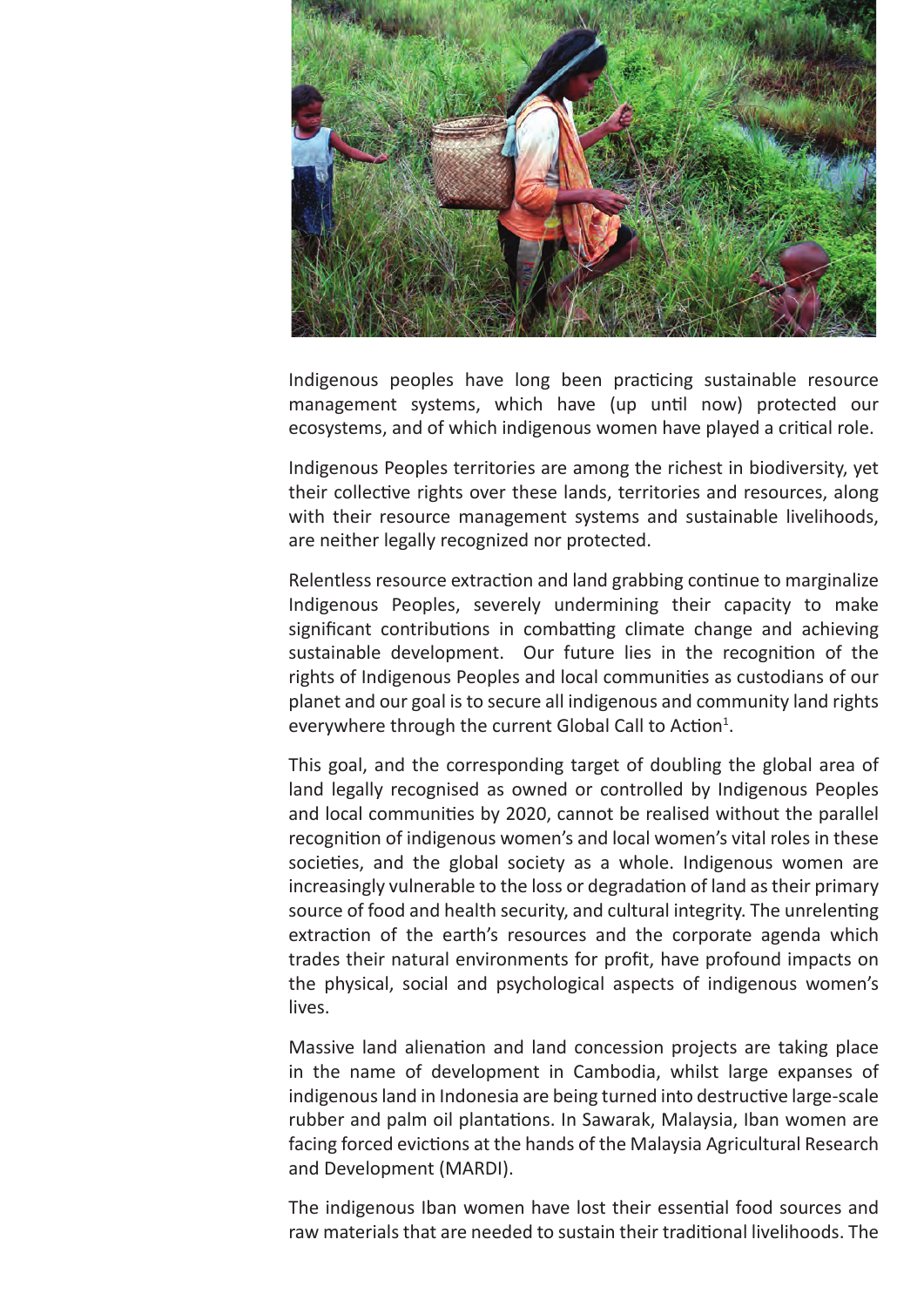

dispossession of their land is not only a deprivation of their right to land, but also the deprivation of their only familiar means of survival, culturally and physically.

In India, roughly 3% of the entire population of 1.2 Billion people are being displaced by large infrastructure projects, including hydroelectric dams and extractive industries. The adivasi/tribal peoples are overrepresented amongst this displaced population.

For the women of these indigenous communities, this displacement has led to the deterioration of their social status as they struggle to fulfil their traditional roles, as well as the burden of additional workloads, deteriorating health status and a rise in domestic violence.

Indigenous women, like those from India and the Kui women from Preah Vihear in Cambodia, are transformed from landowners and selfsufficient farmers to low-paid labourers or factory workers struggling to earn a living wage.

These patterns are replicated across Asia, as two-thirds of the worlds Indigenous Peoples are facing the effects of an unjust global development system, which is blatantly disregarding their rights and welfare.

To make matters worse, there has been a disturbing trend towards violence, including murder, being inflicted upon women human rights defenders and land rights activists in recent decades.

In 2002, a pregnant member of the Bplaan community in South Cotabato in the Philippines was executed along with her sons, for her opposition to a large scaled mining project, the Tampakan Copper-Gold Project. Juvy Capion was 28 years old when she was killed. Sadly, Juvy Capions story is not a one-off, and women human rights defenders are suffering at the hands of large-scale development projects, militarisation and gender-based violence. In 2015, there were three women human rights defenders who were reported as murdered in retaliation for their activism, in Asia alone<sup>2</sup>.